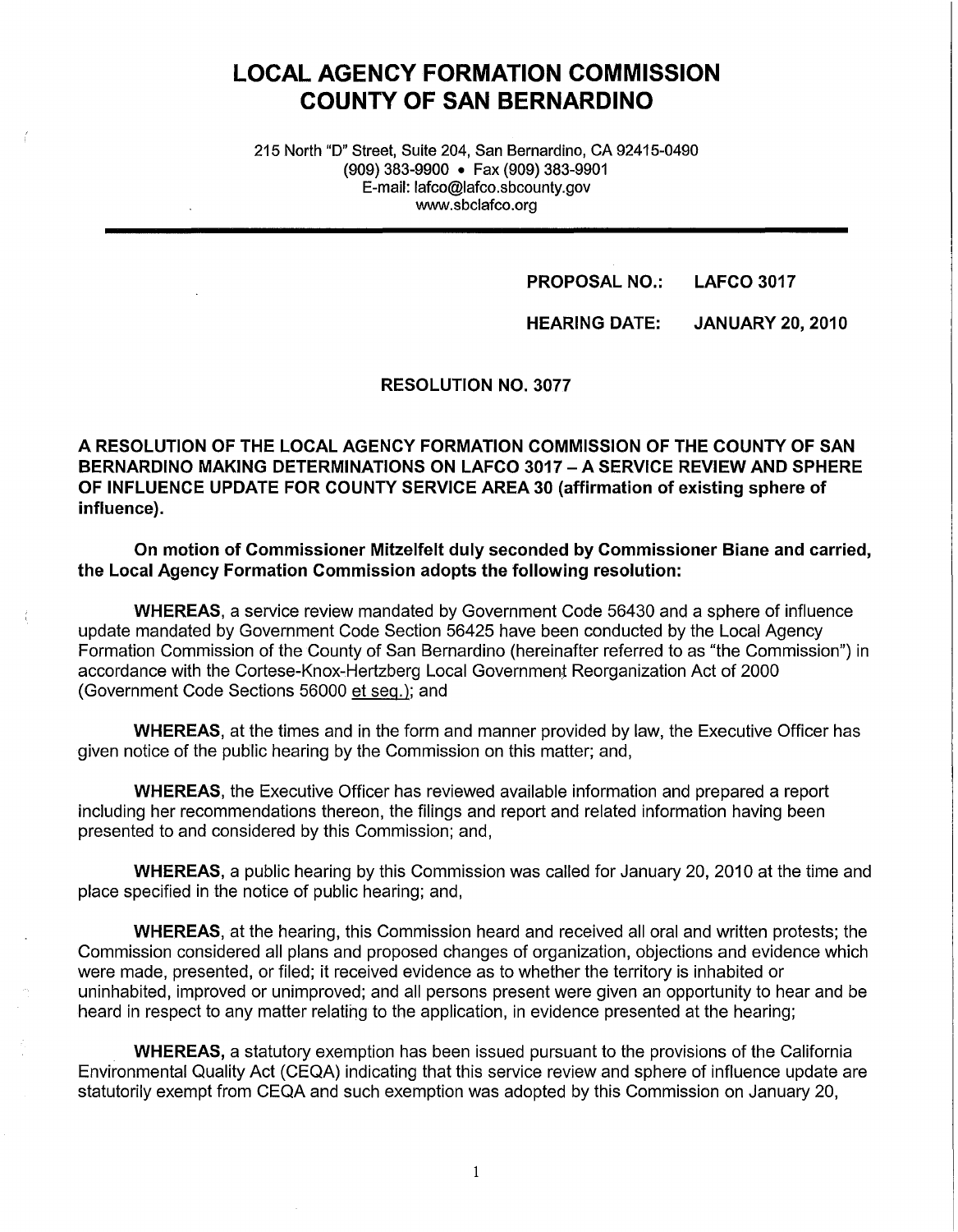2010. The Executive Officer was directed to file a Notice of Exemption within five working days of its adoption;

**WHEREAS,** based on presently existing evidence, facts, and circumstances filed with the Local Agency Formation Commission and considered by this Commission, it is determined that the sphere of influence for County Service Area 30 (hereafter shown as the District) shall be affirmed as coterminous with its boundaries, as more specifically depicted on the map attached hereto as Exhibit "A", and;

**WHEREAS,** the determinations required by Government Code Section 56430 and local Commission policy are included in the report prepared and submitted to the Commission dated January 13, 2010 and received and filed by the Commission on January 20, 2010, a complete copy of which is on file in the LAFCO office. The determinations of the Commission are:

### **1. Growth and population projections for the affected area:**

In San Bernardino County, trends indicate a dwindling population in this northwestern most portion of the County since its pre-World War II peak. In the late 1970s, the population for this area was approximately 400. According to the 2000 Census, the area had a population of roughly 130 people located along Highway 395. The County of San Bernardino has assigned general plan land use designations of Resource Conservation and Rural Commercial. The majority of the area is Resource Conservation (1 unit to 40 acres). The populated portion of the District is designated as Rural Commercial (two units per acre or four units per acre for mobile home parks).

The land use in the area is mostly rural with residential and limited commercial along Highway 395. The land ownership breakdown within the district's boundary is identified in the table below.

| Land Owner      |            | Percentage |
|-----------------|------------|------------|
| Government Land | -11        | 83.4%      |
| Private         | $.4^\circ$ | 16.6%      |
| ™otal           | 2.53       | 100.0%     |

source: County of San Bernardino, Information Services Department

Since 2005, LAFCO has not received any project notices from the County of San Bernardino Planning Department regarding General Plan Amendments, tentative tract developments, and Conditional Use Permits for residential or commercial development within this area. Given the downward trend in population and current land use patterns, it is possible that the area will experience further decreases in population.

#### **2. Present and planned capacity of public facilities and adequacy of public services, including infrastructure needs or deficiencies:**

The only service currently provided through CSA 30 is streetlighting. Although the FY 2009-10 CSA 30 budget identifies that the District was "originally formed to provide financing for 26 streetlights", the budget does not provide an identification of the current number lights. In response to LAFCO staff's request for information, the County Special Districts Department has provided verification that there are currently 17 streetlights funded through CSA 30.

The streetlights are classified as all night service (activated from dusk until dawn). Southern California Edison owns the streetlights and responds to problems, and CSA 30 provides for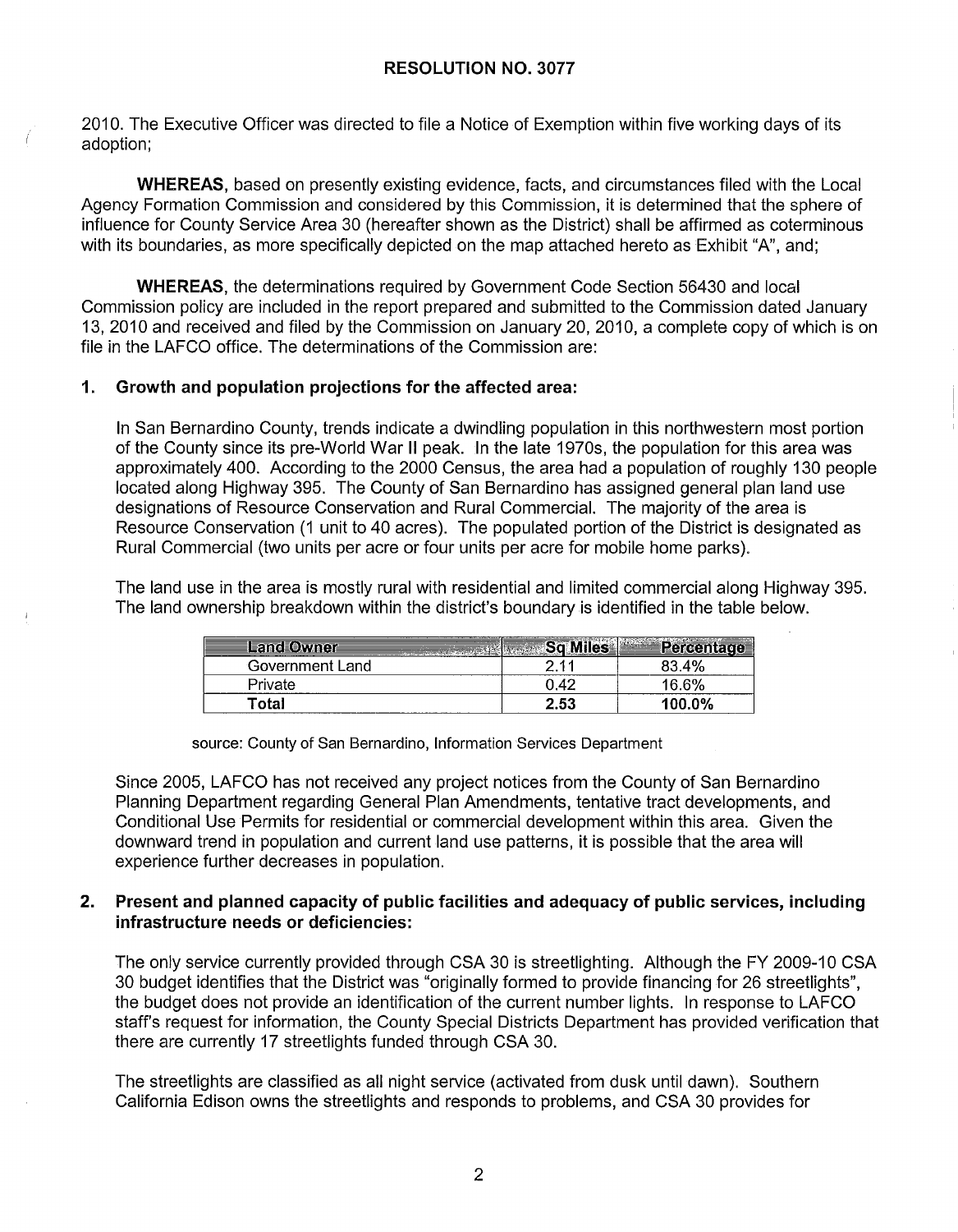### **RESOLUTION NO. 3077**

payment of the utility costs associated with the individual lights. There are no plans at this time to increase the number of the streetlights. There is no other existing service provider for streetlights in the area (County Service Area 70 which overlays CSA 30 is authorized streetlighting services, but requires creation of an Improvement Zone to provide), and the service is adequately provided. The future need for streetlights will increase if the population grows, dependent upon the implementation of the County's Night Sky Ordinance within this portion of the desert. The purpose of the Night Sky Ordinance is to encourage outdoor lighting practices and systems that will minimize light pollution, conserve energy, and curtail the degradation of the nighttime visual environment.

#### **3. Financial ability of agencies to provide services:**

The sole source of revenue for CSA 30 is its share of the general ad-valorem property tax levy. The majority of expenditures pay for the streetlighting utility costs to Southern California Edison and transfers to other County funds to pay for CSA 30's share of management and services support costs.

Special Districts Department states in its narrative response provided to LAFCO that the expenditures for CSA 30 exceed revenue. This is supported by the chart below utilizing figures from CSA 30's audits and budgets. From FY 2007-08 to FY 2008-09 the Service and Supplies category of accounts more than doubled. The FY 2008-09 budget states that the increased costs are due to higher energy costs. As identified in the FY 2009-10 Budget, expenditures are anticipated to exceed revenues by \$1,010, which would result in a year-end fund balance of zero dollars.

As of June 20, 2008, CSA 30's streetlighting fund had a balance of \$952. Should the trend of expenditures exceeding revenue continue, CSA 30 would experience challenges in supporting the current streetlighting activities and its financial viability to provide its service would be questionable. The only resolution for this area would be a determination to reduce the number of lights funded through CSA 30.

|                                                 |                                                              | FY 2006-07 FY 2007-08 | FY 2008-09 | FY 2009-10    |
|-------------------------------------------------|--------------------------------------------------------------|-----------------------|------------|---------------|
|                                                 | Actual $\mathbb{R}^n$ is a set of $\mathbb{R}^n$             | Actual <sup>1</sup>   | Actual     | <b>Budget</b> |
| <b>Expenditures</b>                             |                                                              |                       |            |               |
| Services & Supplies                             | \$1,892                                                      | \$1,384               | \$2,555    | \$3,225       |
| Transfers Out                                   | 2,178                                                        | 1.526                 | 786        | 832           |
| Reserves & Contingencies                        | Ω                                                            | 0                     | 0          | 427           |
| <b>Total Expenditures</b>                       | 4,070                                                        | 2,910                 | 3,341      | 4,484         |
|                                                 |                                                              |                       |            |               |
| Revenue                                         |                                                              |                       |            |               |
| Taxes                                           | 3,349                                                        | 3,488                 | 3,452      | 3,474         |
| Use of Money                                    | 22                                                           |                       | 0          | 0             |
| <b>Current Services</b>                         | (31)                                                         | (25)                  | (48)       | 0             |
| Other Revenue                                   | 4                                                            |                       | (5)        | 0             |
| <b>Total Revenue</b>                            | 3,344                                                        | 3,471                 | 3,399      | 3.474         |
|                                                 |                                                              |                       |            |               |
| <b>Net</b>                                      | (726)                                                        | 561                   | 58         | (1,010)       |
| <b>Fund Balance</b>                             | \$391                                                        | \$952                 | $$1,010^2$ | $$0^2$        |
|                                                 | Sources: FY 2008-09 Final Budget, FY 2009-10 Proposed Budget |                       |            |               |
| Streetlighting fund, does not include Fire fund |                                                              |                       |            |               |
| <sup>2</sup> Calculated by LAFCO staff          |                                                              |                       |            |               |

### **CSA 30 Financial Activity**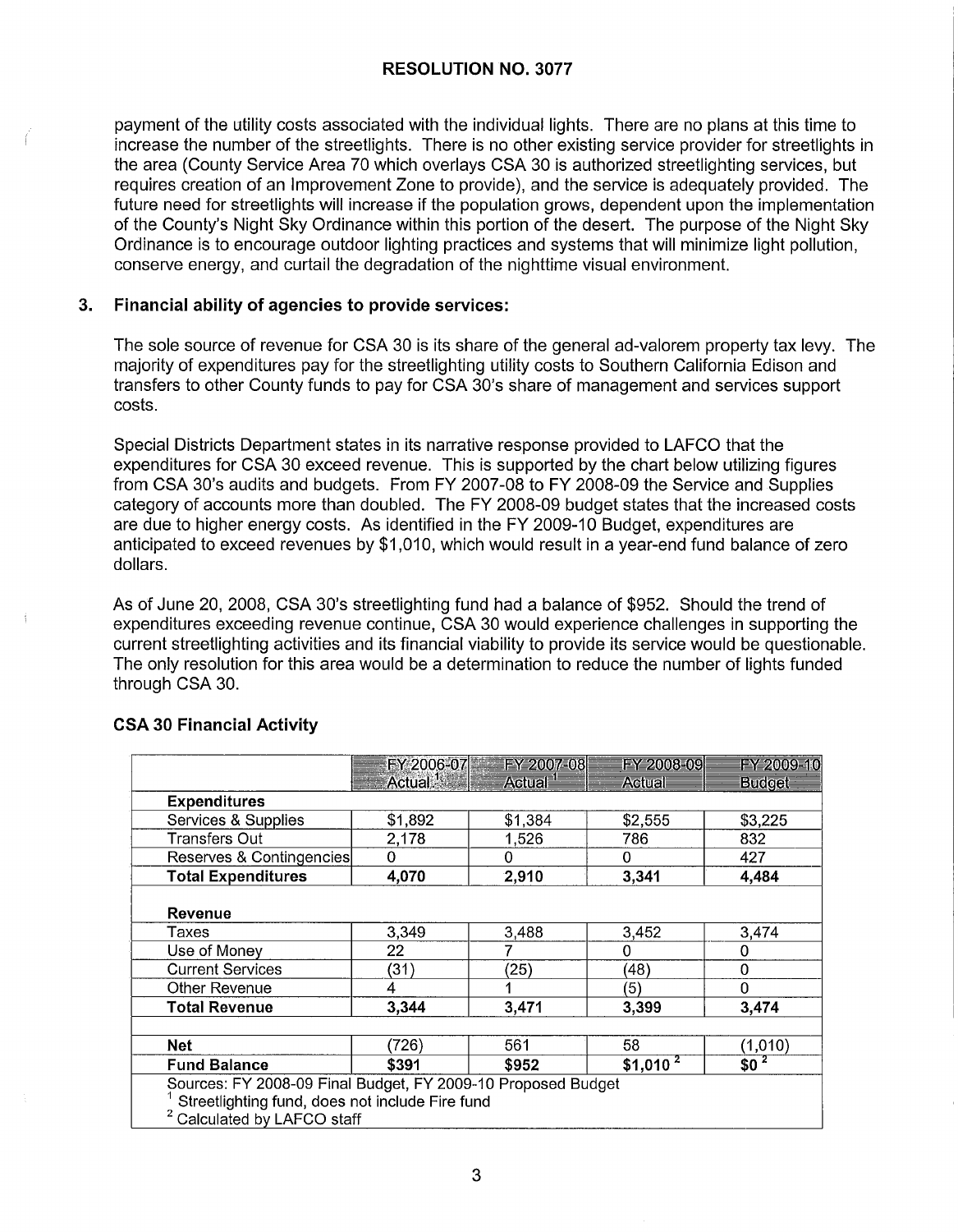## Appropriation Limit

An appropriation limit is required by Article XIIIB of the State Constitution and limits the expenditure of the proceeds of taxes. Action taken on June 16, 2009 by the Board of Supervisors of the County of San Bernardino established the appropriation limit for CSA 30 at \$75,205.

## **4. Status of, and opportunities for, shared facilities:**

The Special Districts Department consolidates the administrative operations and facilities for county service areas and improvement zones under the auspices of CSA 70.

Southern California Edison owns the streetlights; therefore, the streetlights cannot be shared. The only service that CSA 30 is actively providing is streetlights so no other shared facilities can be considered.

### **5. Accountability for community service needs, including governmental structure and operational efficiencies:**

### Local Government Structure and Community Service Needs

CSA 30 is governed by the County Board of Supervisors and administered by the County Special Districts Department; it is within the political boundaries of the First Supervisorial District. CSA 30's budget is prepared as a part of the County Special Districts Department's annual budgeting process. CSA 30's annual budget is presented to the County Administrative Office and Board of Supervisors for review and approval.

There is record of CSA 30 utilizing a board-governed Advisory Commission in the 1970s before its sphere of influence establishment and authorization of the Planning function. However, the County Clerk to the Board has identified the CSA 30 Advisory Commission as an inactive board. Information could not be obtained as to the inactive date of the Advisory Commission.

### Operational Efficiency

As a mechanism to control costs, the County of San Bernardino Special Districts Department has consolidated many of the administrative and technical functions necessary to manage the various services provided under County Service Area 70. Therefore, CSA 30 has no direct employees; it pays for a proportional share of salaries and benefits costs necessary to serve it and pays a proportional cost of the administrative functions of the County Special Districts Department. To pay for these functions, the FY 2009-10 Budget indicates a transfer to CSA 70 Countywide of \$832 for management and operations support (\$551 for Salaries and Benefits and \$281 for Services and Supplies). One regional manager oversees all the streetlight districts and one inspector provides support services such as inventory, streetlight requests, and plan review.

### Government Structure Options

There are two types of government structure options:

1. Areas served by the agency outside its boundaries through "out-of-agency" service contracts;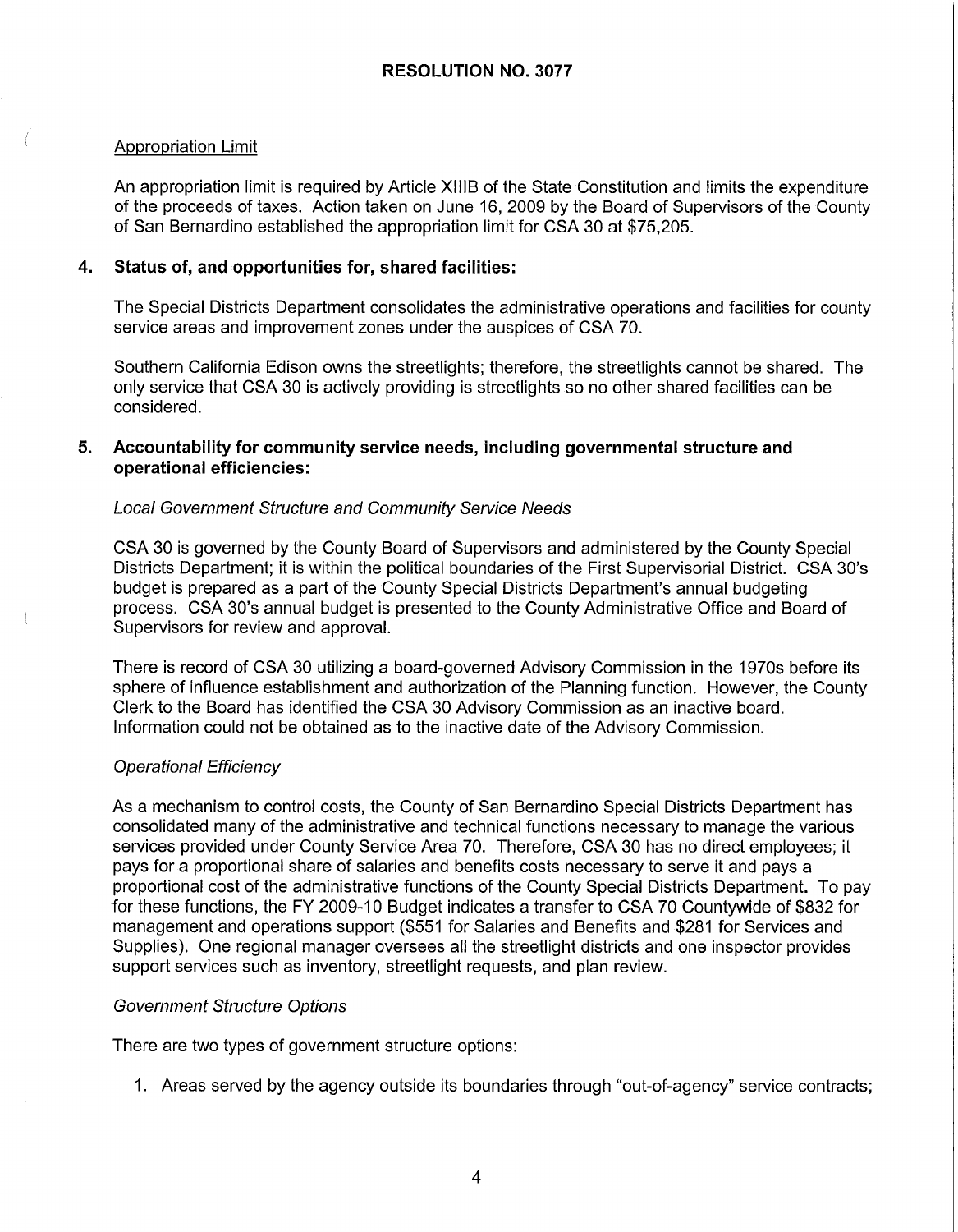2. Other potential government structure changes such as consolidations, reorganizations, dissolutions, etc.

Out-of-Agency Service Agreements:

The provision of streetlighting service outside the boundaries of CSA 30 is not applicable.

Government Structure Options:

While the discussion of some government structure options may be theoretical, a service review should address possible options, especially in light of CSA 30's financial challenges. Special Districts Department staff in preparing the service review indicated that there were no consolidations or other structure options available for the operation of CSA 30.

- Expansion of boundaries. This option is not desirable because the majority of the surrounding areas are public lands without need of the services provided by CSA 30.
- Assumption of water service by County Service Area 30. County Service Area Law includes retail water as an additional service that a county service area can provide, and CSA 30 overlays the service area of the Rand Communities Water District. Such reorganization would include the detachment of Rand CWD within San Bernardino County with the assumption of service by CSA 30. This option is not desirable at this time for the following reasons:
	- o The single well for Rand CWD is located in Kern County.
	- o While a single multipurpose governmental agency accountable for community service needs and financial resources may be the best mechanism for establishing community service priorities, in this case, the Red Mountain community has historically and continues to be identified as being a part of the overall Rand area which is mainly in Kern County. In this case, the community water service needs and financial resources are best addressed through Rand CWD.
- Consolidation with the other streetlighting districts within the unincorporated area of the County. Special Districts Department has indicated in the past a desire to consolidate the districts with only streetlighting powers within the unincorporated area of the County. However, the Commission has not received any additional information regarding this option from Special Districts Department. Such a proposal would eliminate the need for multiple budgets and combine the revenues so that payments to Southern California Edison would come from a single source. In addition, it would allow for the coordination of streetlight locations as was identified in the service review for County Service Area SL-1.
- Maintenance of the status quo. At the present time, no other public agencies (except for CSA 70 - countywide) have the statutory authorization to provide streetlights to the area.

As in past discussions of the single purpose streetlighting agencies administered by the County, the Commission supports the consolidation of these entities into a single streetlighting CSA to provide for a more efficient and effective operation. However, as noted above, the Special District Department staff, while supporting the concept, has not identified support for moving forward with this type of reorganization.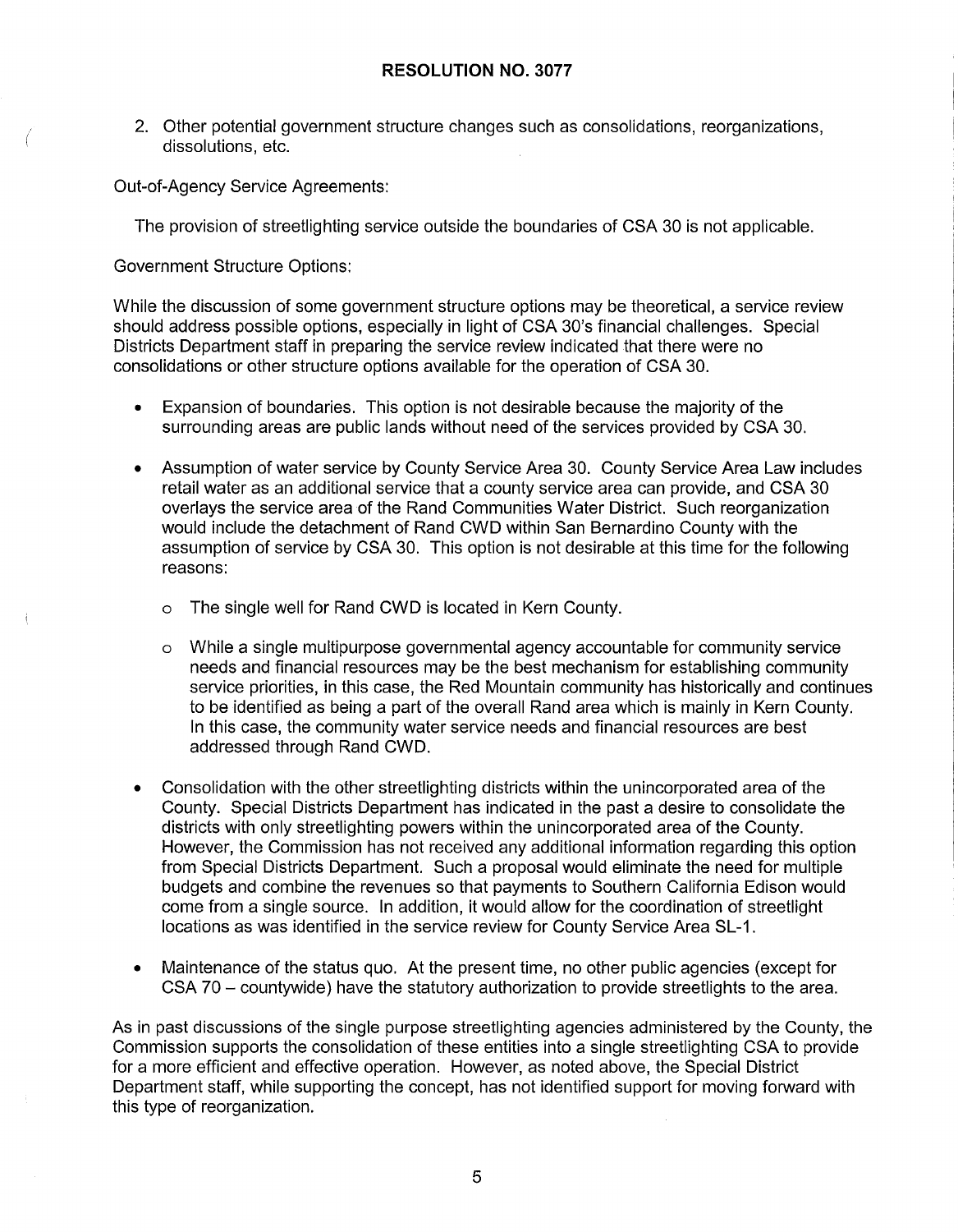**WHEREAS,** the following determinations are made in conformance with Government Code Section 56425 and local Commission policy:

### **1. Present and Planned Uses:**

At present, the land uses of within CSA 30 include residential, vacant, and commercial land. The County of San Bernardino has assigned general plan land use designations of Resource Conservation and Rural Commercial. The Rural Commercial land use designation allows for the development of residential uses. The land ownership breakdown within the district's boundary is identified in the table below.

| <b>Land Owner</b> | Sq Miles | Percentage |
|-------------------|----------|------------|
| Government Land   |          | 83.4%      |
| Private           | 0.42     | 16.6%      |
| Total             | 2.53     | 100.0%     |

source: County of San Bernardino, Information Services Department

### **2. Present and Probable Need for Public Facilities and Services:**

CSA 30 currently provides only streetlighting services within its boundaries and operates and maintains 17 streetlights. Currently, CSA 30 meets the service needs of those within its boundaries. The future need for streetlights will increase with population growth, as denser developments will require such service while recognizing the limitation of the County's Night Sky ordinance. However, as identified in this report, the population within CSA 30 is dwindling having fallen from a high of 400, to its current population of 130 per the 2000 Census.

### **3. Present Capacity of Public Facilities and Adequacy of Public Services**

CSA 30 provides streetlighting within its boundaries and adequately serves the area. Revenues are generally adequate to support the current streetlighting activities but do not allow for additional significant activity.

### **4. Social and Economic Communities of Interest:**

The social community of interest is Red Mountain, which is a part of the larger Rand Community primarily within Kern County. The economic communities of interest are the remaining mining activities and the commercial activities along Highway 395. CSA 30 is entirely within the Kern Community College District and Sierra Sands Unified School District. The Sierra Sands Unified School District headquarters is located in Ridgecrest, Kern County, and all of its schools are located in Kern County.

### **5. Additional Determinations**

• Legal advertisement of the Commission's consideration has been provided through publication in The Daily Independent through a publication of an  $1/8<sup>th</sup>$  page legal ad, as required by law. In accordance with Commission Policy #27, an 118th page legal ad was provided in lieu of individual notice because the service review for the community, in aggregate, would have exceeded 1,000 notices.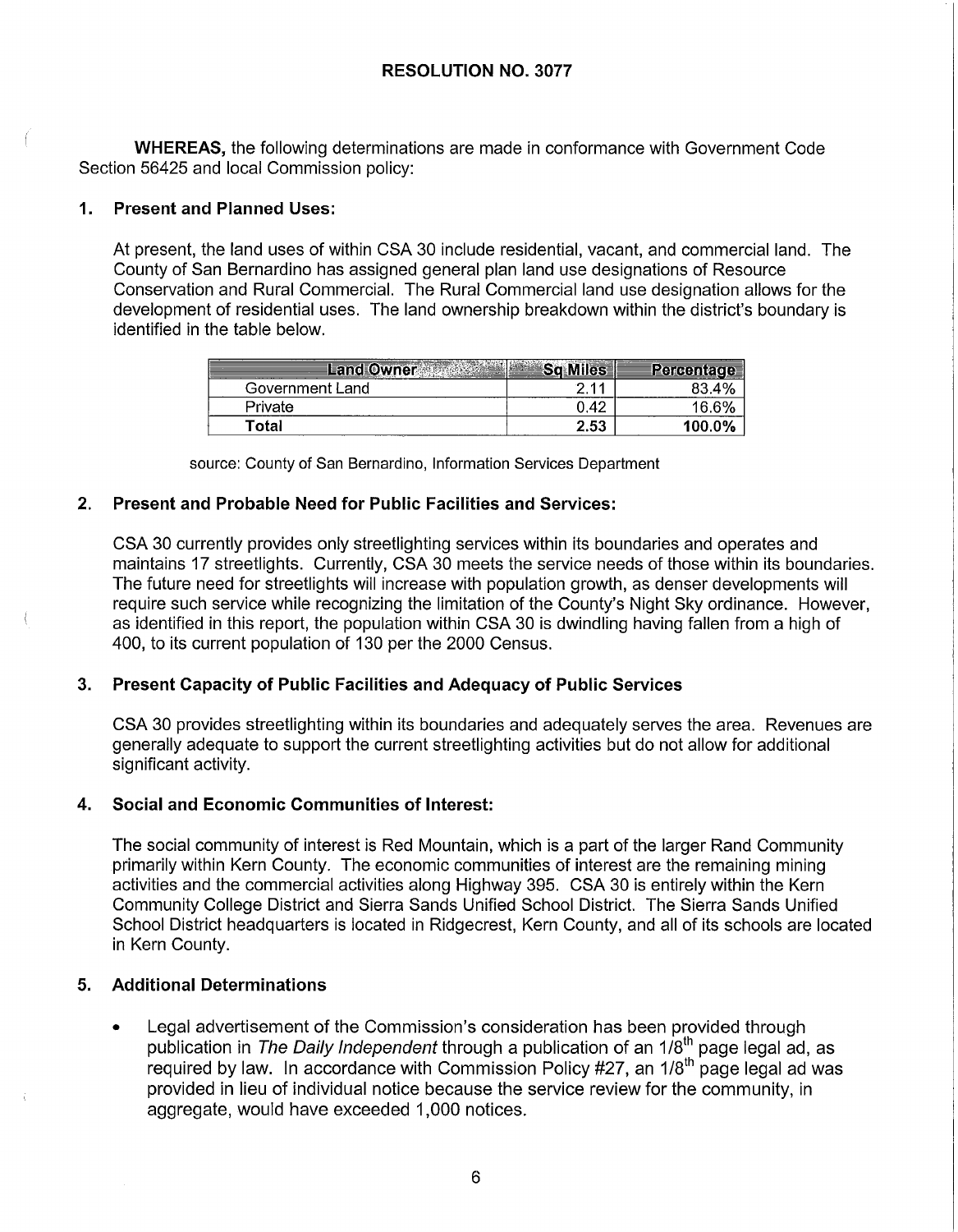- As required by State Law, individual notification was provided to affected and interested agencies, County departments, and those agencies and individuals requesting mailed notice.
- Comments from landowners/registered voters and any affected agency were reviewed and considered by the Commission in making its determinations.

**WHEREAS,** pursuant to the provisions of Government Code Section 56425(i) the range of services provided by County Service Area 30 shall be limited to the following:

| <b>DISTRICT</b>                  | <b>FUNCTIONS</b> | <b>SERVICES</b>   |
|----------------------------------|------------------|-------------------|
| <b>County Service</b><br>Area 30 | Streetlighting   | Streetlighting    |
|                                  | Planning         | Regional planning |

Special Districts Department has identified that CSA 30 only provides Streetlighting and agrees that the Planning function should be removed since CSA 30 has never utilized its Planning powers. Government Code Section 25213.6 (County Service Area Law) permits the Board of Supervisors through adoption of a resolution to divest a county service area of the authority to provide a service if the proposed divesture would not require another public agency other than the county to provide a new or higher level of service or facilities. As a result of CSA 30 never utilizing its Planning powers:

- The Commission requests the County to take action to divest CSA 30 of its Planning function as outlined in County Service Area law and file the appropriate resolution with the Commission, and
- Directs staff to update the Rules and Regulations of the Local Agency Formation Commission of San Bernardino County Affecting Functions and Services of Special Districts upon receipt of the County resolution divesting CSA 30 of the Planning function.

**WHEREAS,** having reviewed and considered the findings as outlined above, the Commission determines to affirm the sphere of influence of County Service Area 30 as coterminous with its boundaries, as outlined on the attached exhibit to this resolution.

**NOW, THEREFORE, BE IT RESOLVED** by the Local Agency Formation Commission of the County of San Bernardino, State of California, that this Commission shall consider this to be the sphere of influence for County Service Area 30; it being fully understood that establishment of such a sphere of influence is a policy declaration of this Commission based on existing facts and circumstances which, although not readily changed, may be subject to review and change in the event a future significant change of circumstances so warrants;

**BE IT FURTHER RESOLVED** that the Local Agency Formation Commission of the County of San Bernardino, State of California, does hereby determine that County Service Area 30 shall indemnify, defend, and hold harmless the Local Agency Formation Commission of the County of San Bernardino from any legal expense, legal action, or judgment arising out of the Commission's affirmation of the sphere of influence, including any reimbursement of legal fees and costs incurred by the Commission.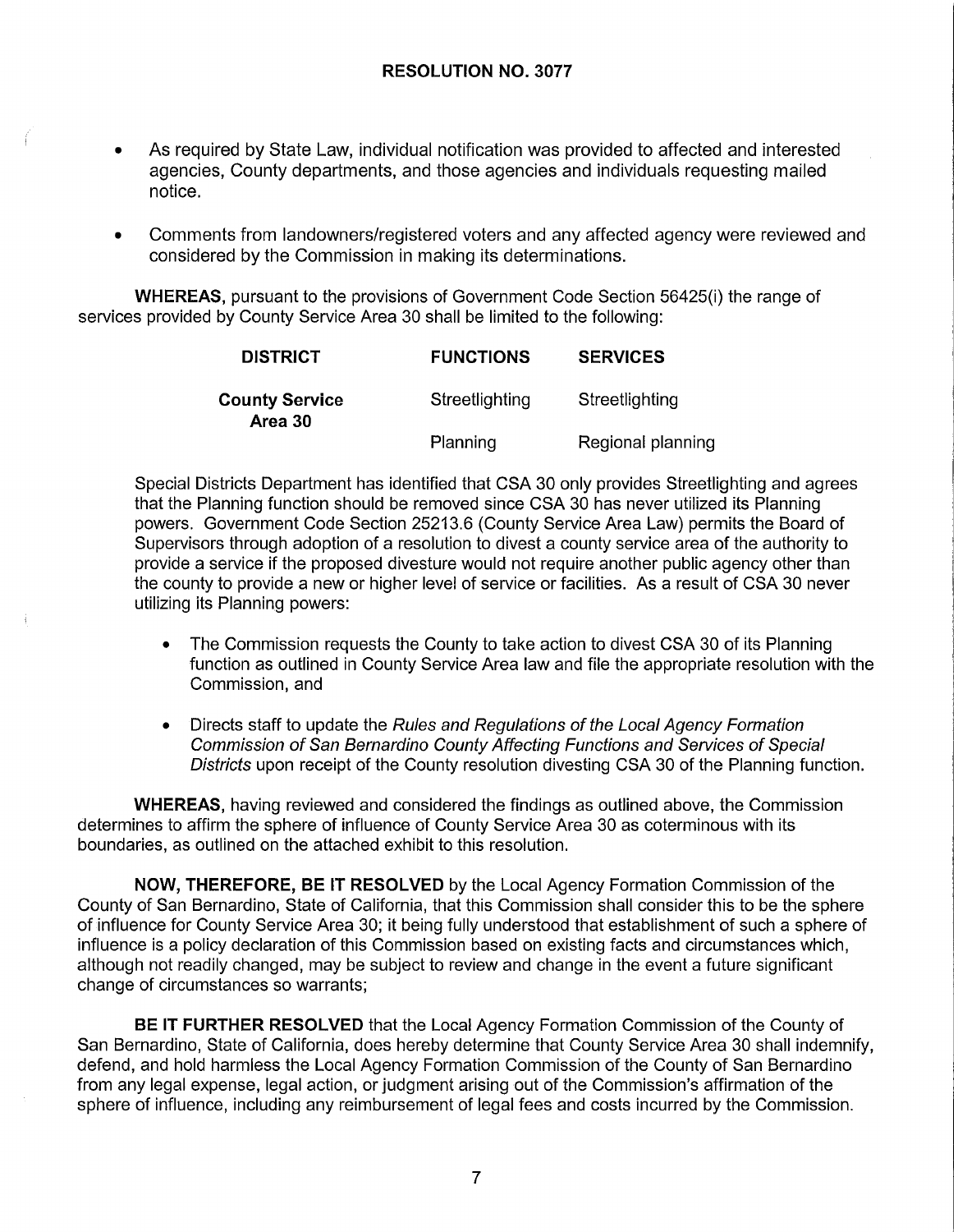THIS ACTION APPROVED AND ADOPTED by the Local Agency Formation Commission of the County of San Bernardino by the following vote:

| AYES:                           |                            | COMMISSIONERS: Biane, Cox, Curatalo, McCallon, Mitzelfelt,<br>Nuaimi, Pearson |
|---------------------------------|----------------------------|-------------------------------------------------------------------------------|
| <b>NOES:</b>                    | <b>COMMISSIONERS: None</b> |                                                                               |
| <b>ABSENT:</b>                  | <b>COMMISSIONERS: None</b> |                                                                               |
|                                 |                            |                                                                               |
| <b>STATE OF CALIFORNIA</b>      |                            |                                                                               |
| <b>COUNTY OF SAN BERNARDINO</b> | SS.                        |                                                                               |

I, KATHLEEN ROLLINGS-McDONALD, Executive Officer of the Local Agency Formation Commission of the County of San Bernardino, California, do hereby certify this record to be a full, true, and correct copy of the action taken by said Commission, by vote of the members present, as the same appears in the Official Minutes of said Commission at its meeting of January 20, 2010.

DATED:

 $\left($ 

KATHLEEN ROLLINGS-McDONALD **Executive Officer** 

8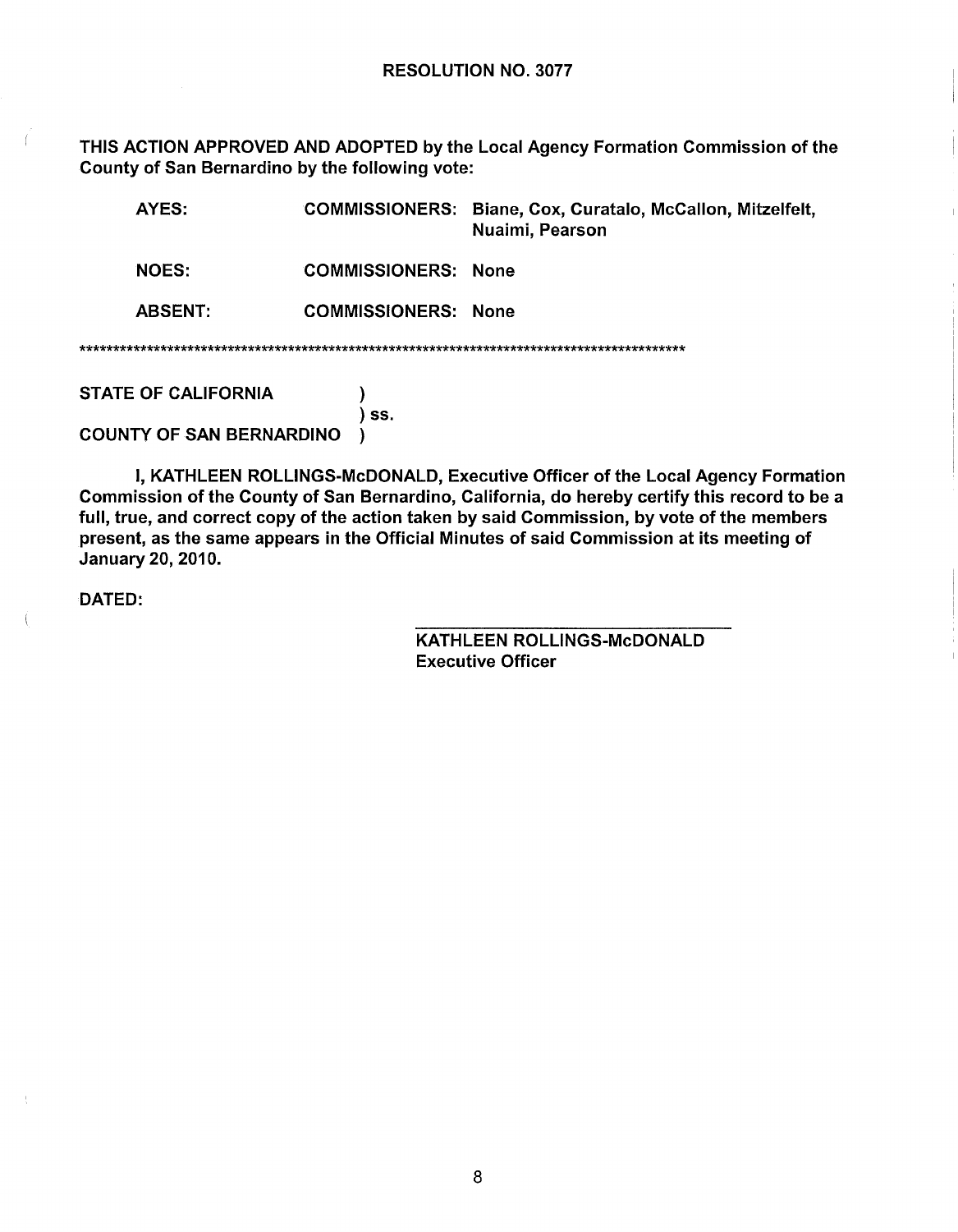THIS ACTION APPROVED AND ADOPTED by the Local Agency Formation Commission of the County of San Bernardino by the following vote:

| AYES:                           | <b>COMMISSIONERS:</b> | Biane, Cox, Curatalo, McCallon, Mitzelfelt,<br>Nuaimi, Pearson |
|---------------------------------|-----------------------|----------------------------------------------------------------|
| <b>NOES:</b>                    | <b>COMMISSIONERS:</b> | <b>None</b>                                                    |
| <b>ABSENT:</b>                  | <b>COMMISSIONERS:</b> | None                                                           |
|                                 |                       |                                                                |
| <b>STATE OF CALIFORNIA</b>      |                       |                                                                |
| <b>COUNTY OF SAN BERNARDINO</b> | SS.                   |                                                                |

I, KATHLEEN ROLLINGS-McDONALD, Executive Officer of the Local Agency Formation Commission of the County of San Bernardino, California, do hereby certify this record to be a full, true, and correct copy of the action taken by said Commission, by vote of the members present, as the same appears in the Official Minutes of said Commission at its meeting of January 20, 2010.

DATED: JANUARY 22, 2010

EEN ROLLINGS-McDONALD **Executive Officer**